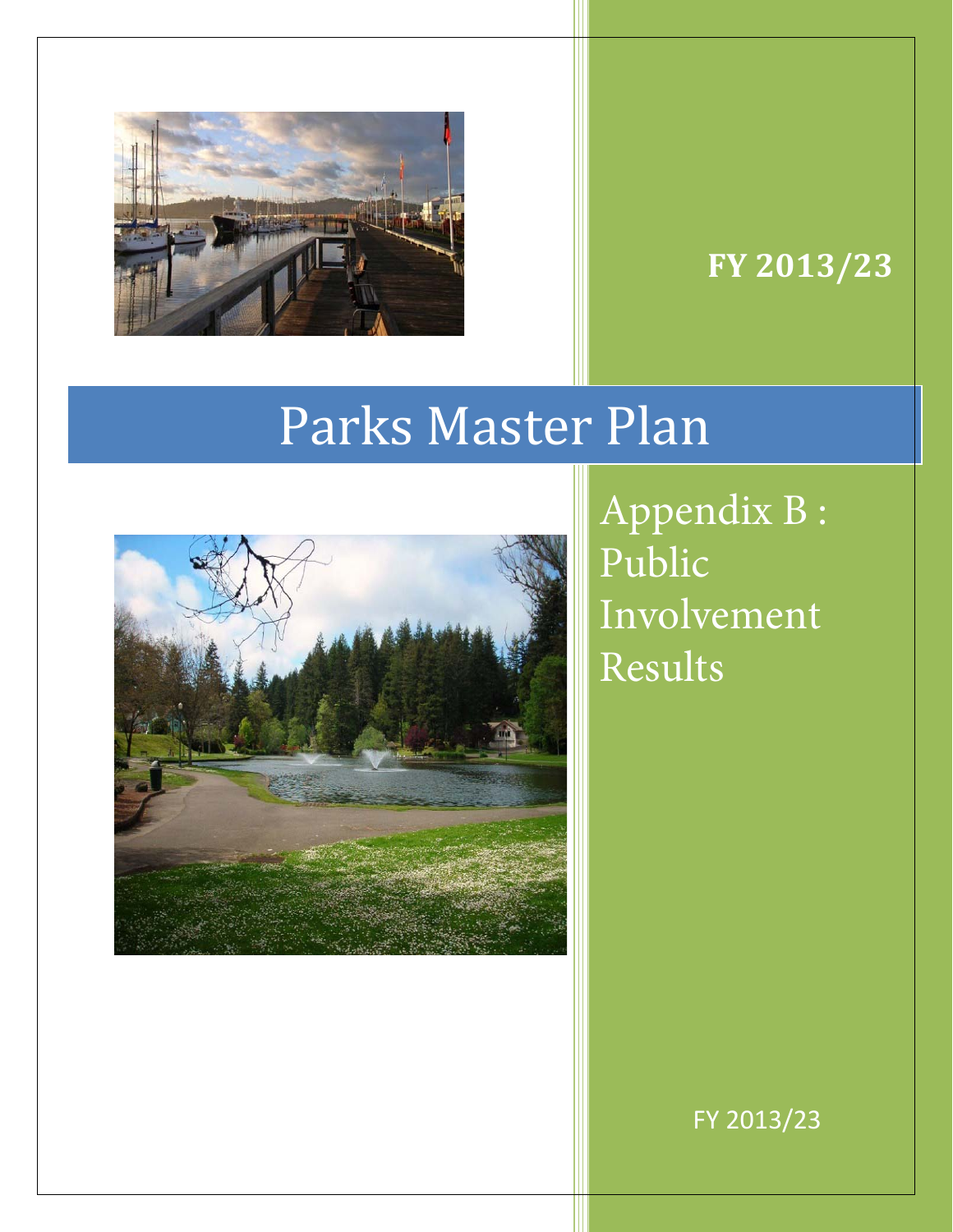# **10-14 15-17 18-24 25-34 35-44 45-54 55-64 65+** 0% 20% 40% 60% 80% 100%

| Q1 What is your age? |  |  |  |
|----------------------|--|--|--|
|----------------------|--|--|--|

**Answered: 162 Skipped: 1**

| <b>Answer Choices</b>         | <b>Responses</b>        |
|-------------------------------|-------------------------|
| $10 - 14$                     | $0\%$<br>$\mathbf 0$    |
| $15 - 17$                     | $0\%$<br>$\mathbf 0$    |
| 18-24                         | 4.32%<br>$\overline{7}$ |
| 25-34                         | 15.43%<br>25            |
| 35-44                         | 26<br>16.05%            |
| 45-54                         | 45<br>27.78%            |
| 55-64                         | 42<br>25.93%            |
| $65+$                         | 11.11%<br>18            |
| <b>Total Respondents: 162</b> |                         |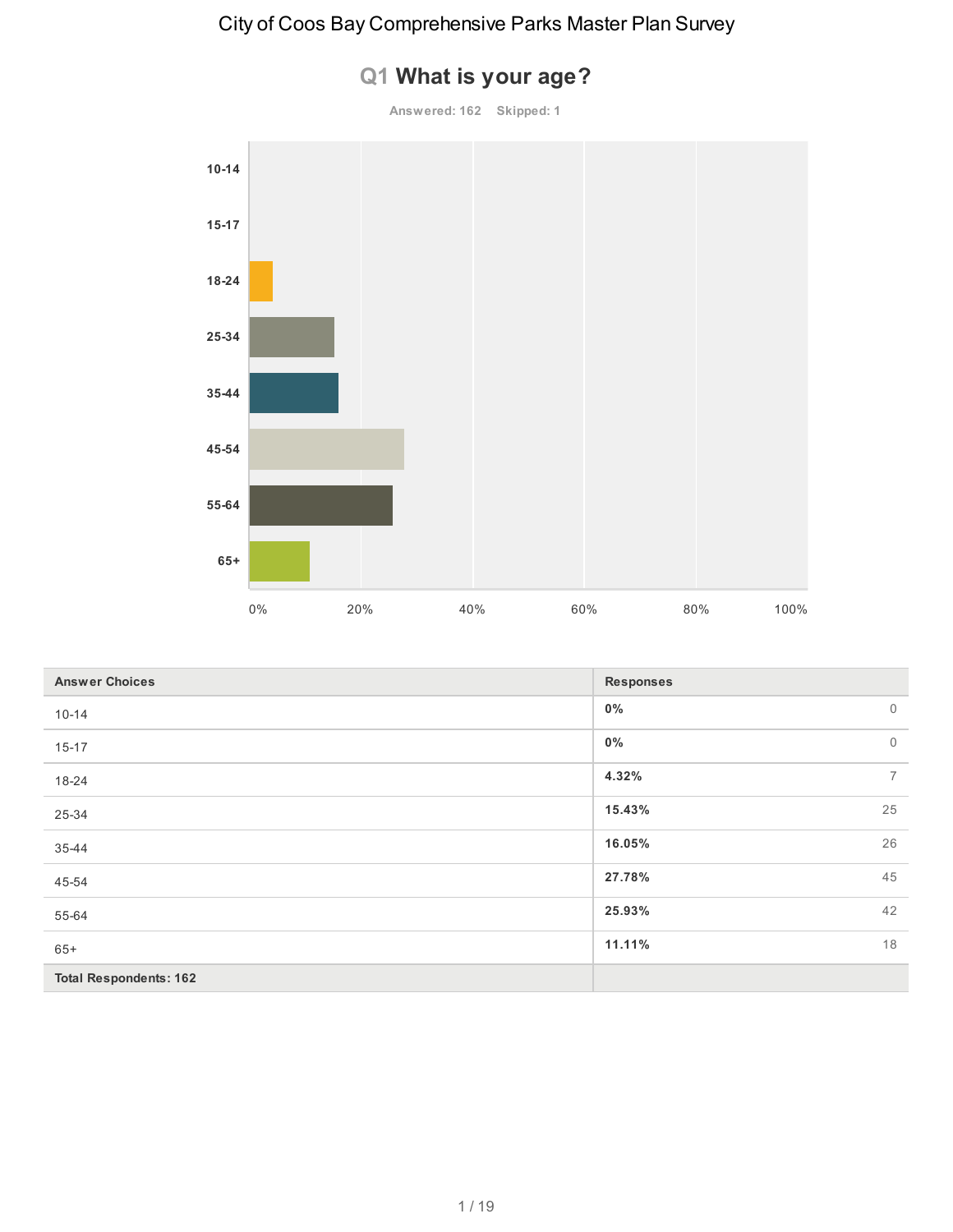#### **Q2 Are you male or female?**

**Answered: 163 Skipped: 0 Male Female** 0% 20% 40% 60% 80% 100%

| <b>Answer Choices</b>         | <b>Responses</b> |
|-------------------------------|------------------|
| Male                          | 32.52%<br>53     |
| Female                        | 67.48%<br>110    |
| <b>Total Respondents: 163</b> |                  |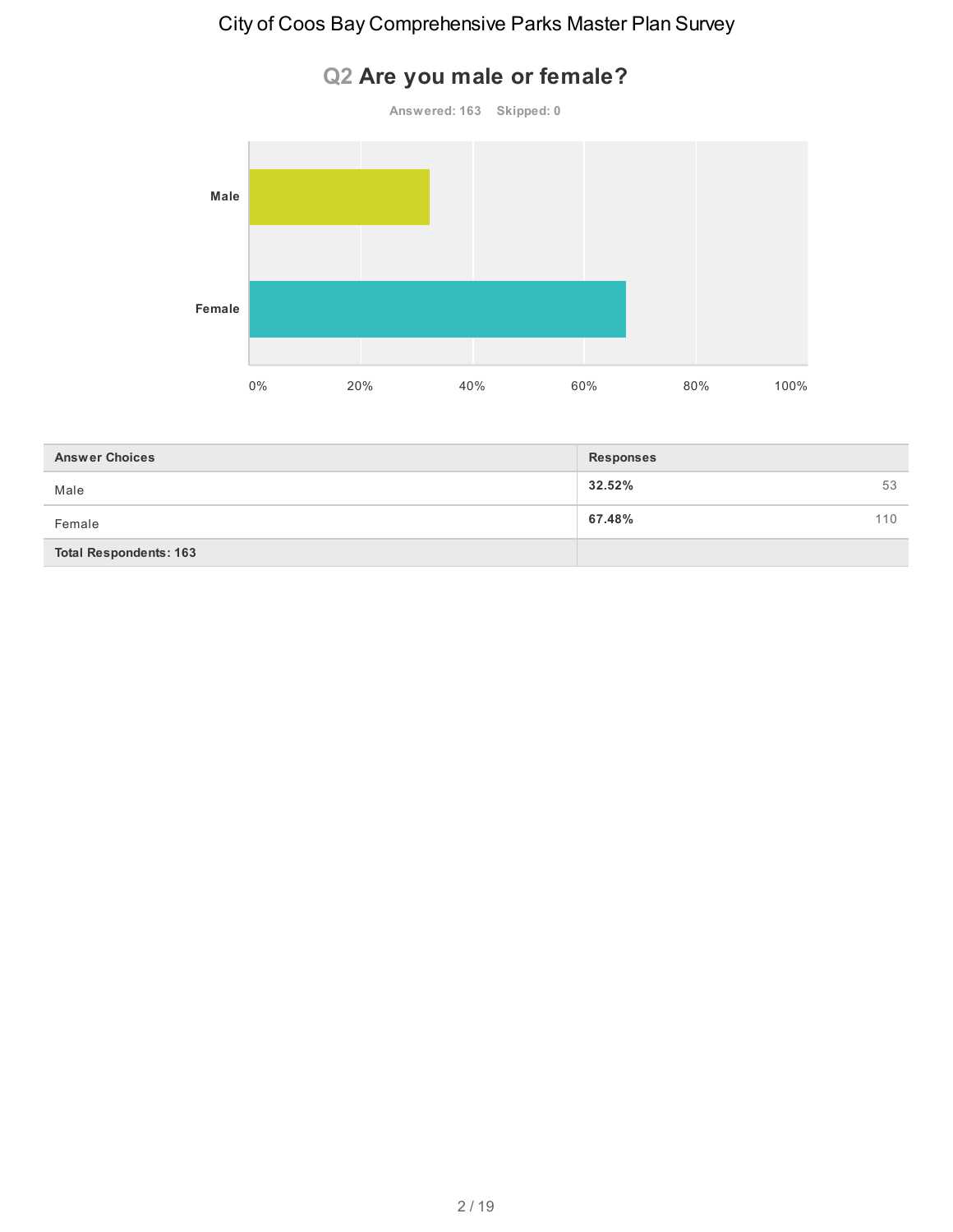

#### **Q3 Do you live inside the Coos Bay city limits?**

| <b>Answer Choices</b>         | <b>Responses</b> |
|-------------------------------|------------------|
| Yes                           | 64.20%<br>104    |
| <b>No</b>                     | 37.04%<br>60     |
| <b>Total Respondents: 162</b> |                  |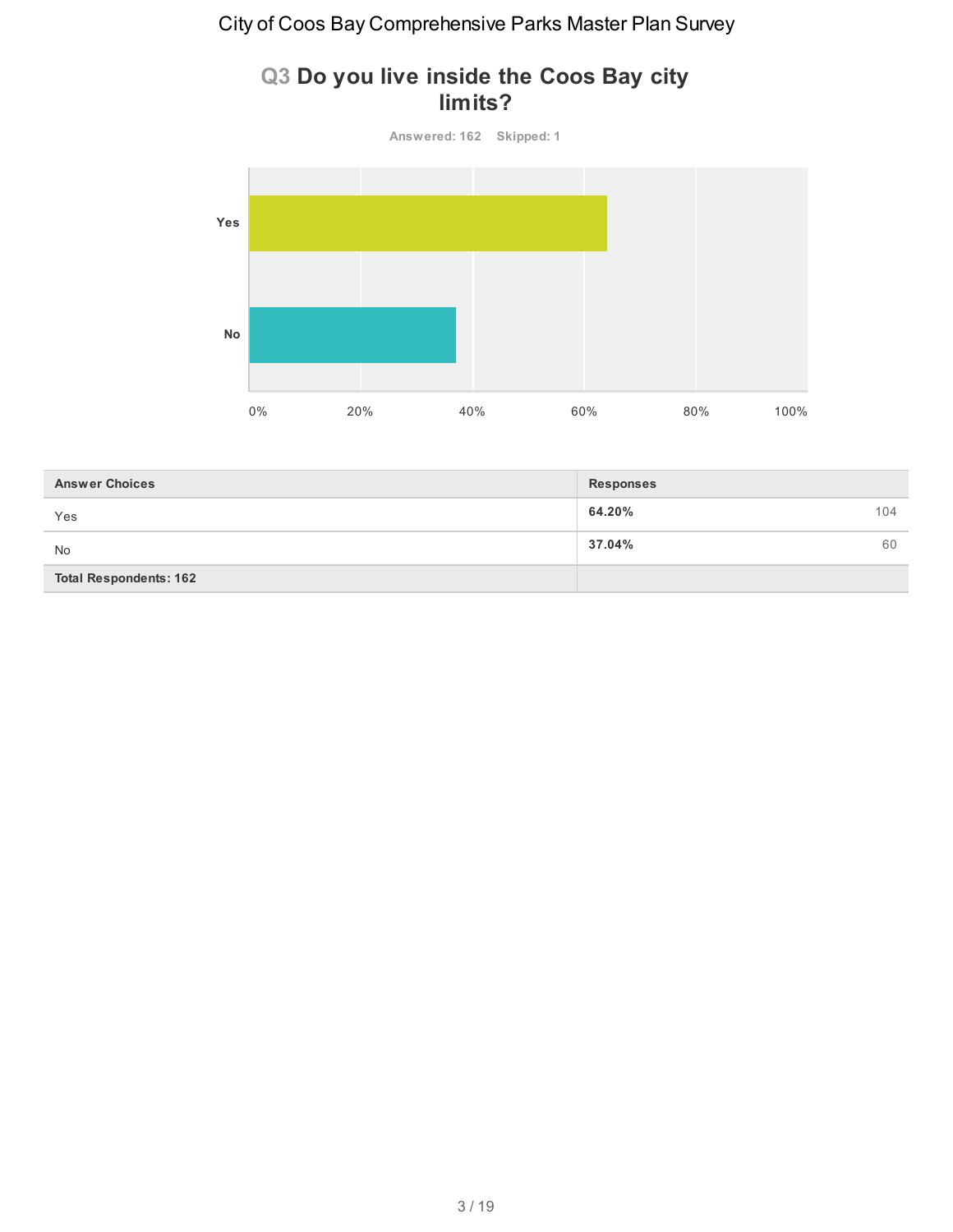#### **Q4 If you do not live in Coos Bay, from where are you visiting?**

**Answered: 49 Skipped: 114**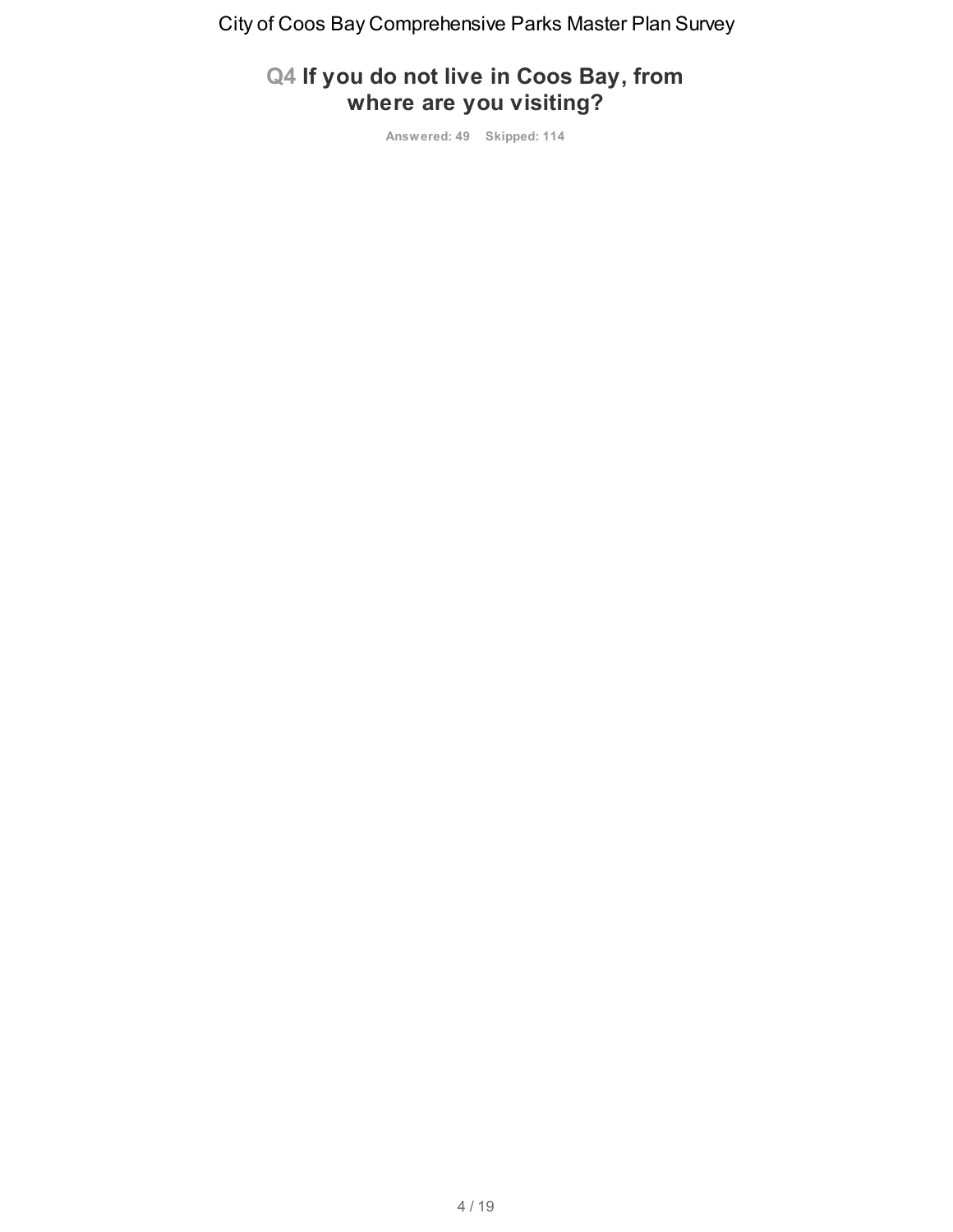### **Q5 Where in Coos Bay do you live?**

**Answered: 121 Skipped: 42**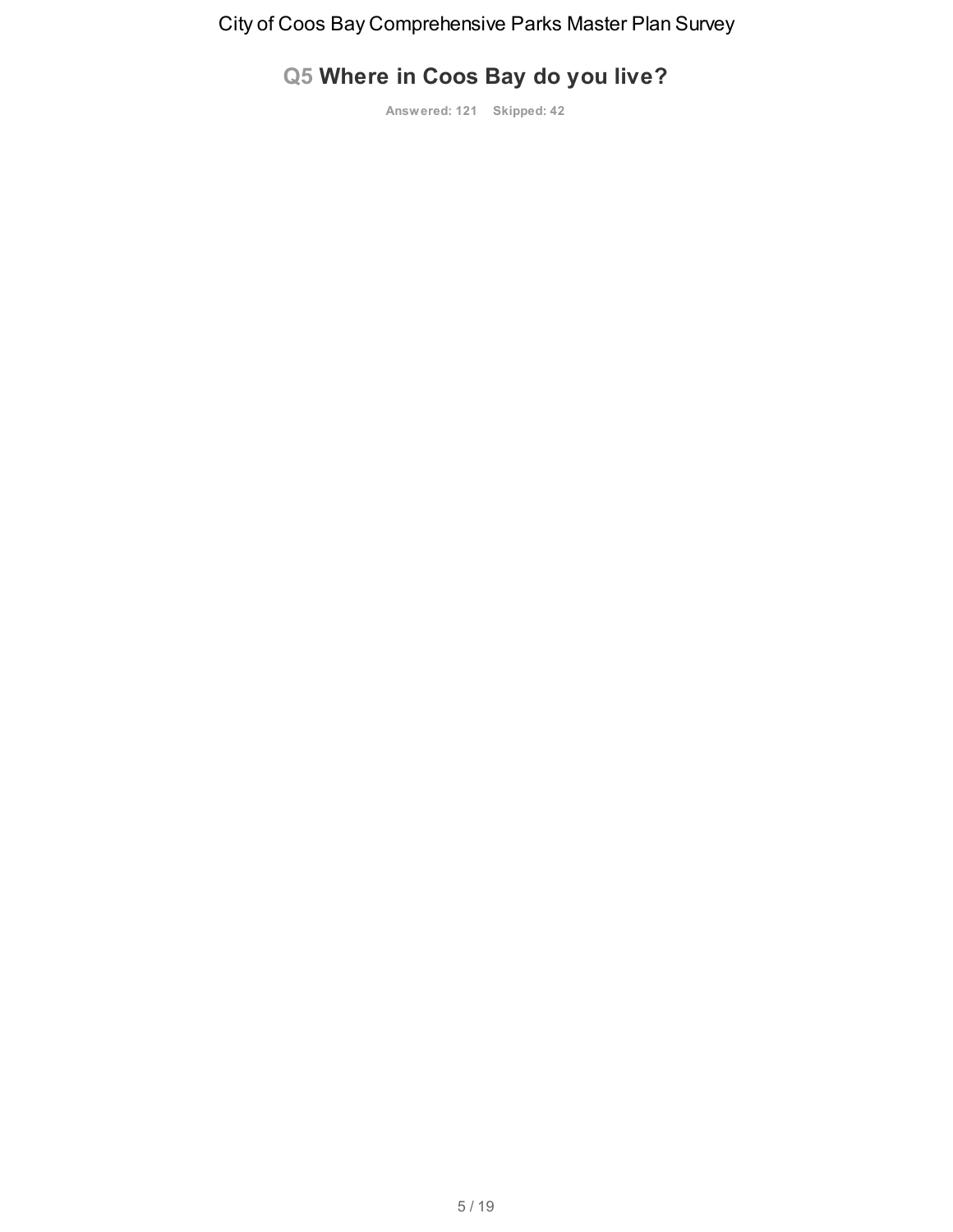**Q6 How important are parks, recreation services, trails and open space to Coos Bay quality of life? Please check one. (Out of a scale; 1 to 5, 1 being the lowest, 5 highest, 6 no opinion)**



|                | 1            | $\overline{2}$          | 3          | 4                       | 5              | 6            | Total | <b>Average Rating</b> |
|----------------|--------------|-------------------------|------------|-------------------------|----------------|--------------|-------|-----------------------|
| Not Important  | 43.48%<br>10 | $0\%$<br>$\mathbf 0$    | $0\%$<br>0 | $0\%$<br>$\overline{0}$ | 34.78%<br>8    | 21.74%<br>5  | 23    | 3.48                  |
| Important      | 2.78%        | 2.78%                   | $0\%$      | 27.78%                  | 52.78%         | 13.89%       |       |                       |
|                |              |                         | 0          | 10 <sup>°</sup>         | 19             | 5            | 36    | 4.67                  |
| Very Important | 4.48%<br>6   | $0\%$<br>$\overline{0}$ | 0.75%      | 2.99%<br>$\overline{4}$ | 72.39%<br>97   | 19.40%<br>26 | 134   | 4.97                  |
| No opinion     | 30.77%       | $0\%$                   | $0\%$      | 7.69%                   | 30.77%         | 30.77%       |       |                       |
|                | 4            | 0                       | $\Omega$   |                         | $\overline{4}$ | 4            | 13    | 4.00                  |

6 / 19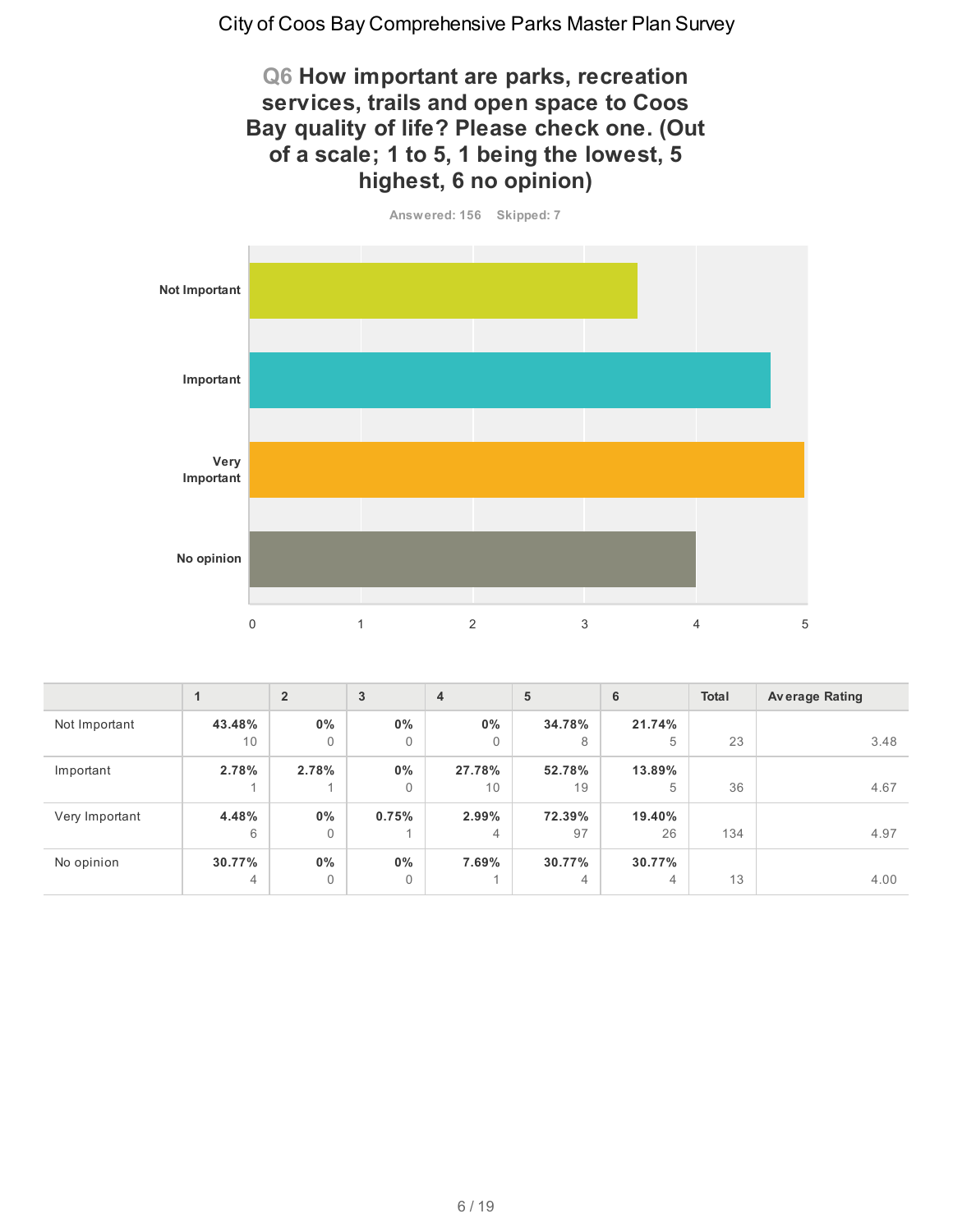#### **Q7 Which of the following benefits of parks, recreation services, trails and open space are most important to you? Please check two**



| <b>Answer Choices</b>                                                 | <b>Responses</b> |     |
|-----------------------------------------------------------------------|------------------|-----|
| Provide opportunities to enjoy nature / outdoors                      | 75.63%           | 121 |
| Promote youth development                                             | 15.63%           | 25  |
| Connect people together, building stronger families and neighborhoods | 30.63%           | 49  |
| Improve health and wellness                                           | 43.13%           | 69  |
| Protect the natural environment                                       | 30%              | 48  |
| Enhance community image and sense of play                             | 25%              | 40  |
| Provide opportunities for lifelong learning                           | 5%               | 8   |
| Help seniors and disabled people remain active                        | 16.25%           | 26  |
| Provide cultural opportunities                                        | 5.63%            | 9   |

**Answered: 160 Skipped: 3**

**Total Respondents: 160**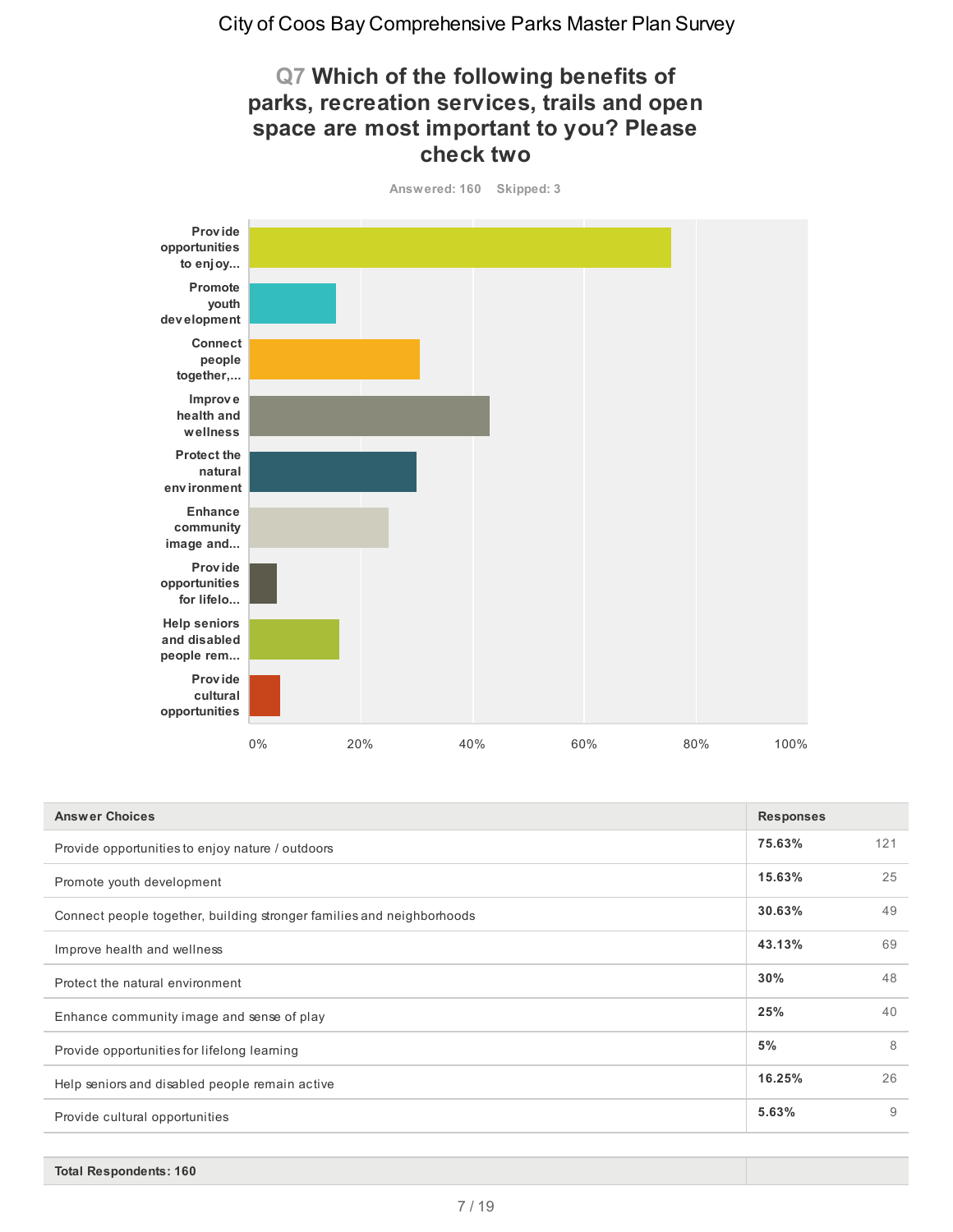

#### **Q8 What is the primary reason that you use parks in Coos Bay? Please check one.**

| <b>Answer Choices</b>                 | <b>Responses</b>        |
|---------------------------------------|-------------------------|
| Play Sports                           | 4.38%<br>7              |
| Walk or bike for exercise             | 36.25%<br>58            |
| Enjoy the outdoors / nature           | 59<br>36.88%            |
| Participate in family activities      | 14.38%<br>23            |
| Picnic and general leisure activities | 6<br>3.75%              |
| Attend special events / concerts      | 2.50%<br>$\overline{4}$ |
| Meet friends                          | 0%<br>$\Omega$          |
| Use a specific facility at a park     | 2<br>1.25%              |
| Don't use parks                       | 0.63%<br>1              |
| Total                                 | 160                     |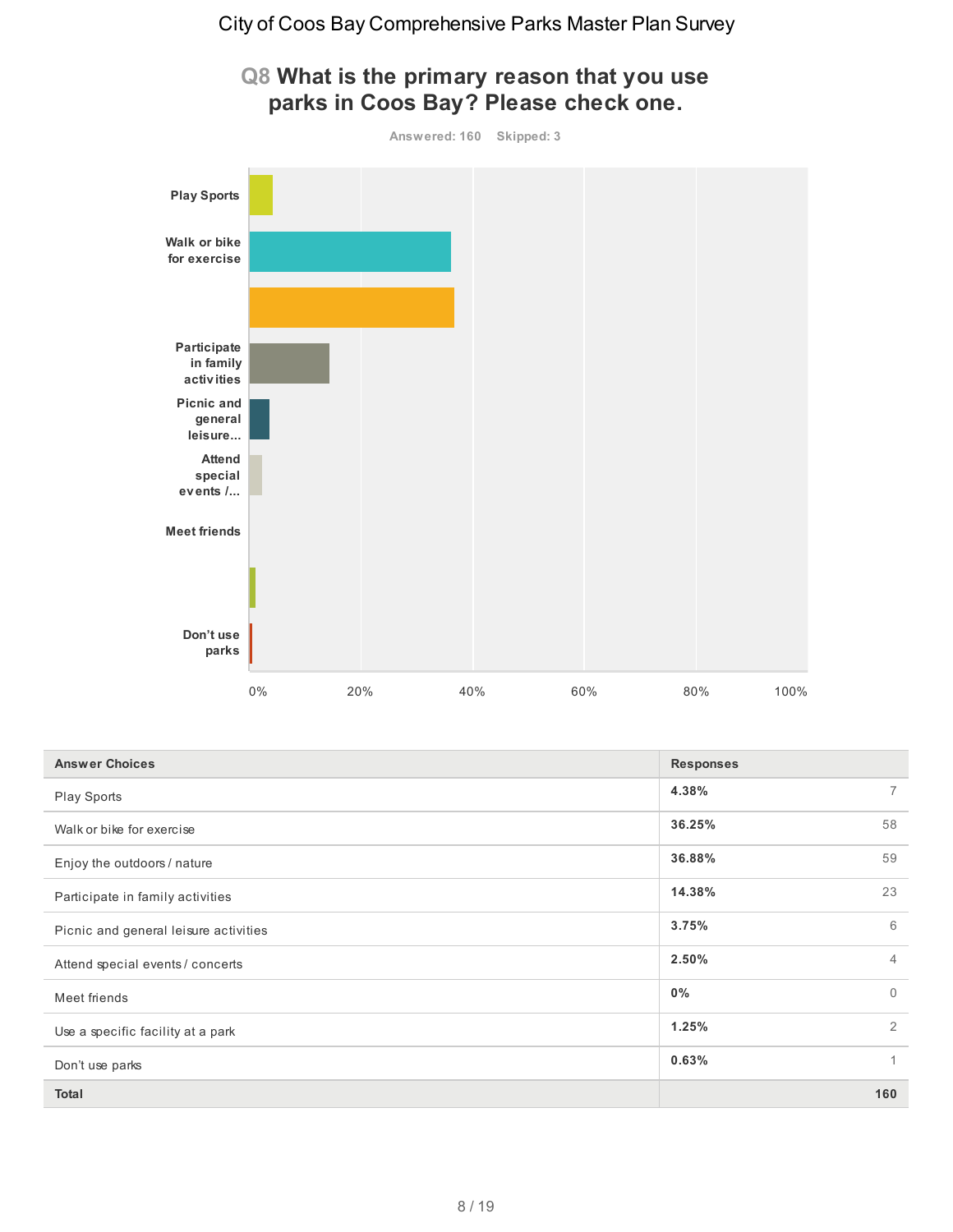

#### **Q9 How should natural areas be used: Please check one.**

| <b>Answer Choices</b>                                        | <b>Responses</b> |          |
|--------------------------------------------------------------|------------------|----------|
| Limited public use (trails, viewpoints, etc.)                | 5.66%            | 9        |
| Depends on the site                                          | 37.74%           | 60       |
| Semi-active recreational use (picnicking, playgrounds, etc.) | 16.98%           | 27       |
| No public use (preserved for wildlife habitat)               | 0%               | $\Omega$ |
| Combination of the above                                     | 39.62%           | 63       |
| <b>Total</b>                                                 |                  | 159      |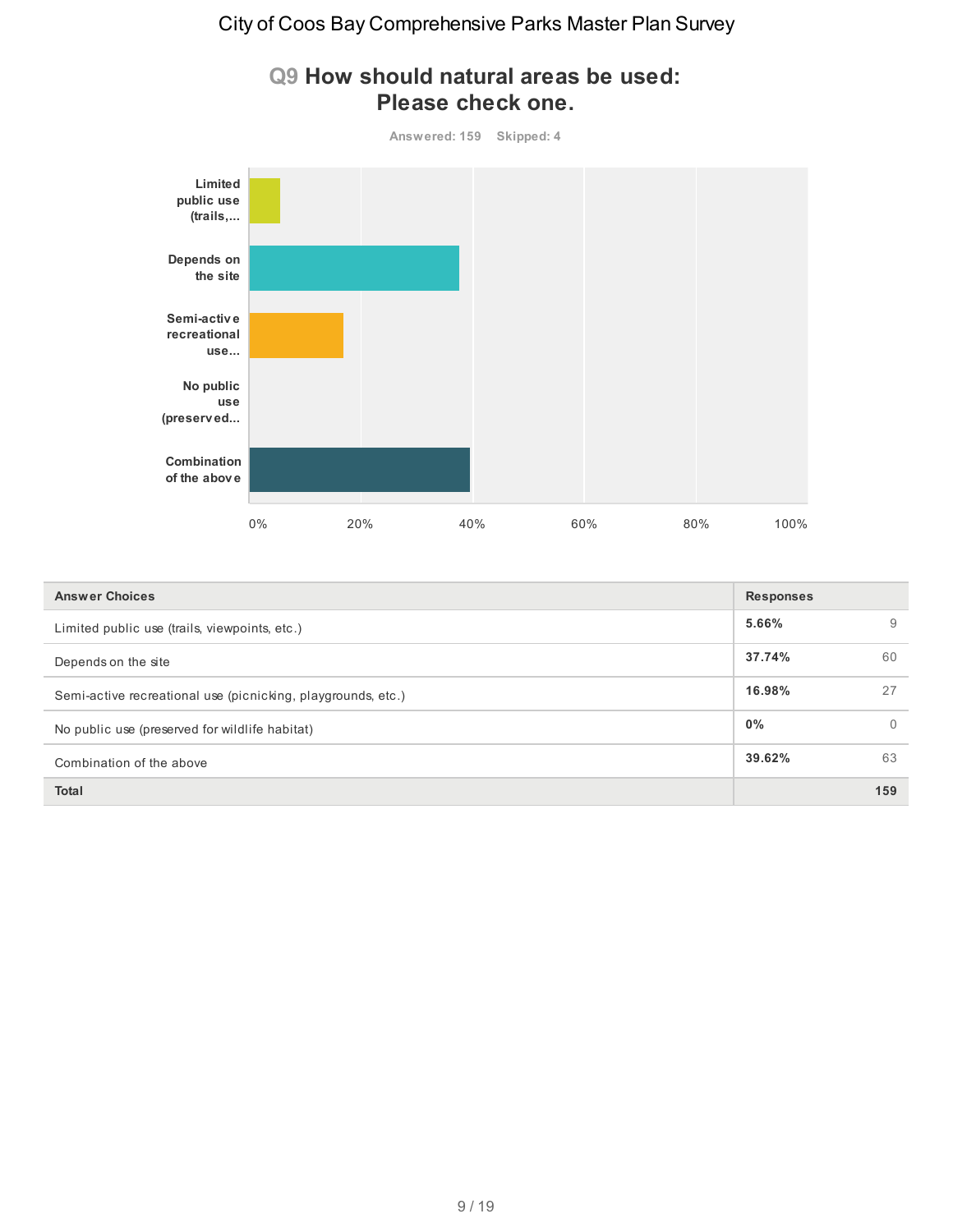#### **Q10 If you seldom use or do not use the parks or trails in Coos Bay, what are your reasons? Please check two.**

**Answered: 66 Skipped: 97**



| <b>Answer Choices</b>                  | <b>Responses</b> |                |
|----------------------------------------|------------------|----------------|
| Too far away; not conveniently located | 21.21%<br>14     |                |
| Lack of facilities                     | 16<br>24.24%     |                |
| No interest / no time                  | 6.06%            | $\overline{4}$ |
| Feel unsafe                            | 33.33%           | 22             |
| Don't know where they are              | 13<br>19.70%     |                |
| Poorly maintained                      | 16<br>24.24%     |                |
| Don't know what's available            | 27.27%<br>18     |                |
| Too crowded                            | 7.58%            | 5              |
| Do not have transportation             | 6.06%            | $\overline{4}$ |
| <b>Total Respondents: 66</b>           |                  |                |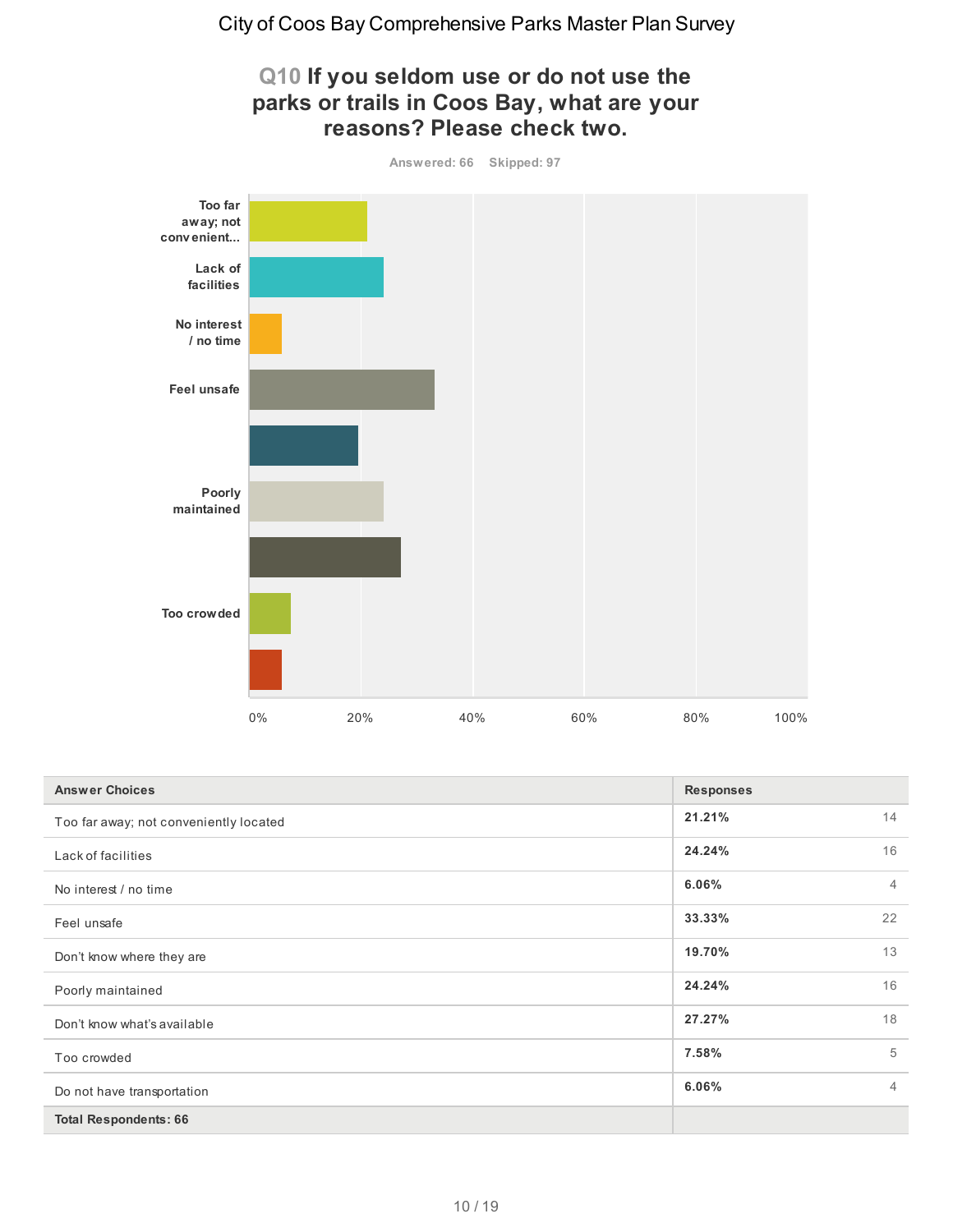

#### **Q11 What types of parks are most needed in Coos Bay? Please check two.**

| <b>Answer Choices</b>                                | <b>Responses</b> |    |
|------------------------------------------------------|------------------|----|
| Small parks in neighborhoods                         | 31.01%           | 49 |
| Large multi-use parks that serve the whole community | 40.51%           | 64 |
| Dog Parks                                            | 45.57%           | 72 |
| Natural areas                                        | 25.95%           | 41 |
| A park consisting mainly of sports fields            | 8.23%            | 13 |
| Linear trail corridors                               | 27.85%           | 44 |
| Parks in creeks corridors                            | 17.72%           | 28 |
| No additional parks are needed                       | 3.16%            | 5  |
| <b>Total Respondents: 158</b>                        |                  |    |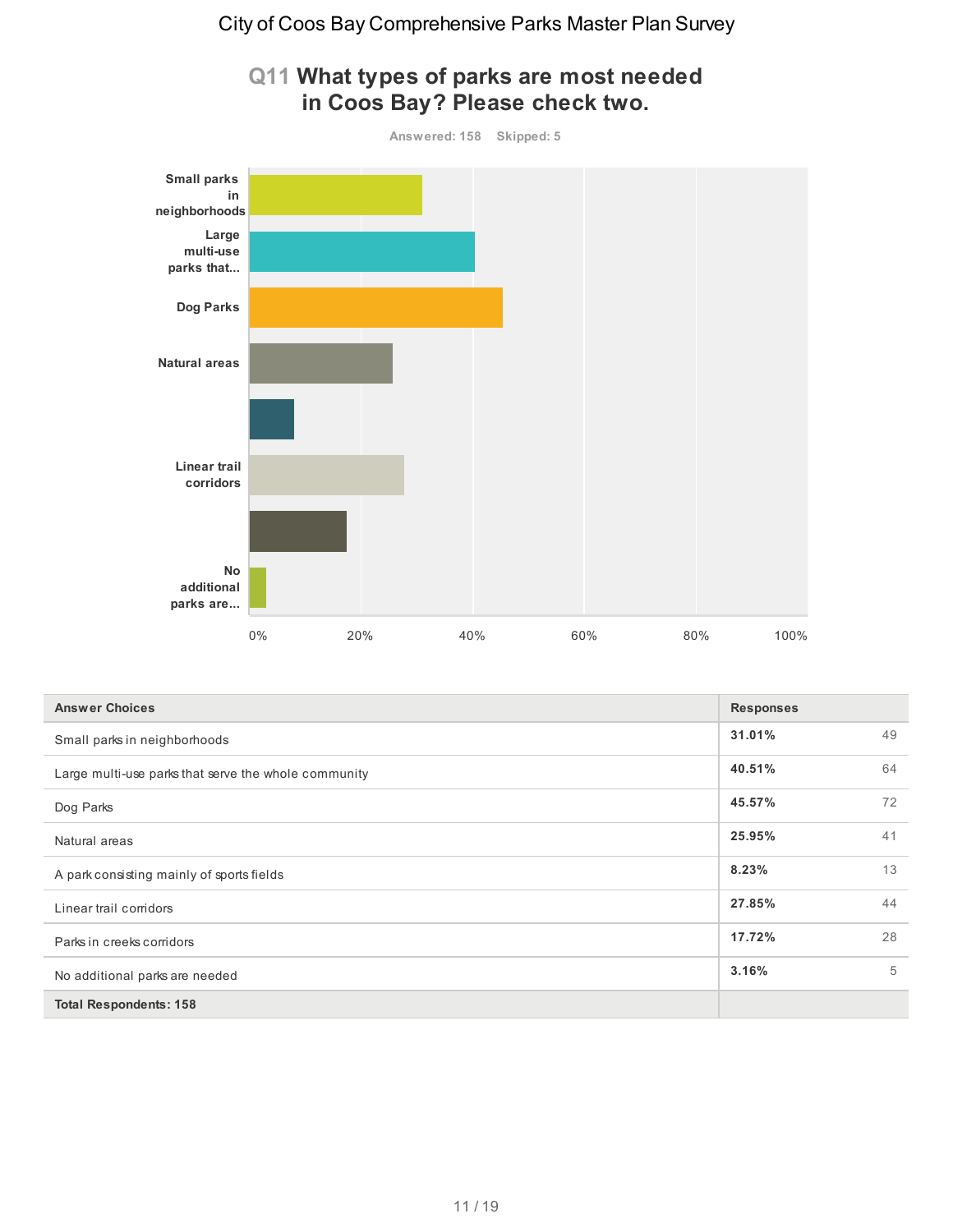#### **Q12 What is the primary reason to develop more trails in Coos Bay? Please check one.**



| <b>Answer Choices</b>                          | <b>Responses</b> |     |
|------------------------------------------------|------------------|-----|
| Experience nature                              | 28.48%           | 45  |
| Exercise                                       | 27.85%           | 44  |
| Recreation                                     | 25.32%           | 40  |
| Increased non-motorized transportation options | 12.03%           | 19  |
| No additional trails are needed                | 5.70%            | 9   |
| Improve children's access to schools           | 0.63%            |     |
| <b>Total</b>                                   |                  | 158 |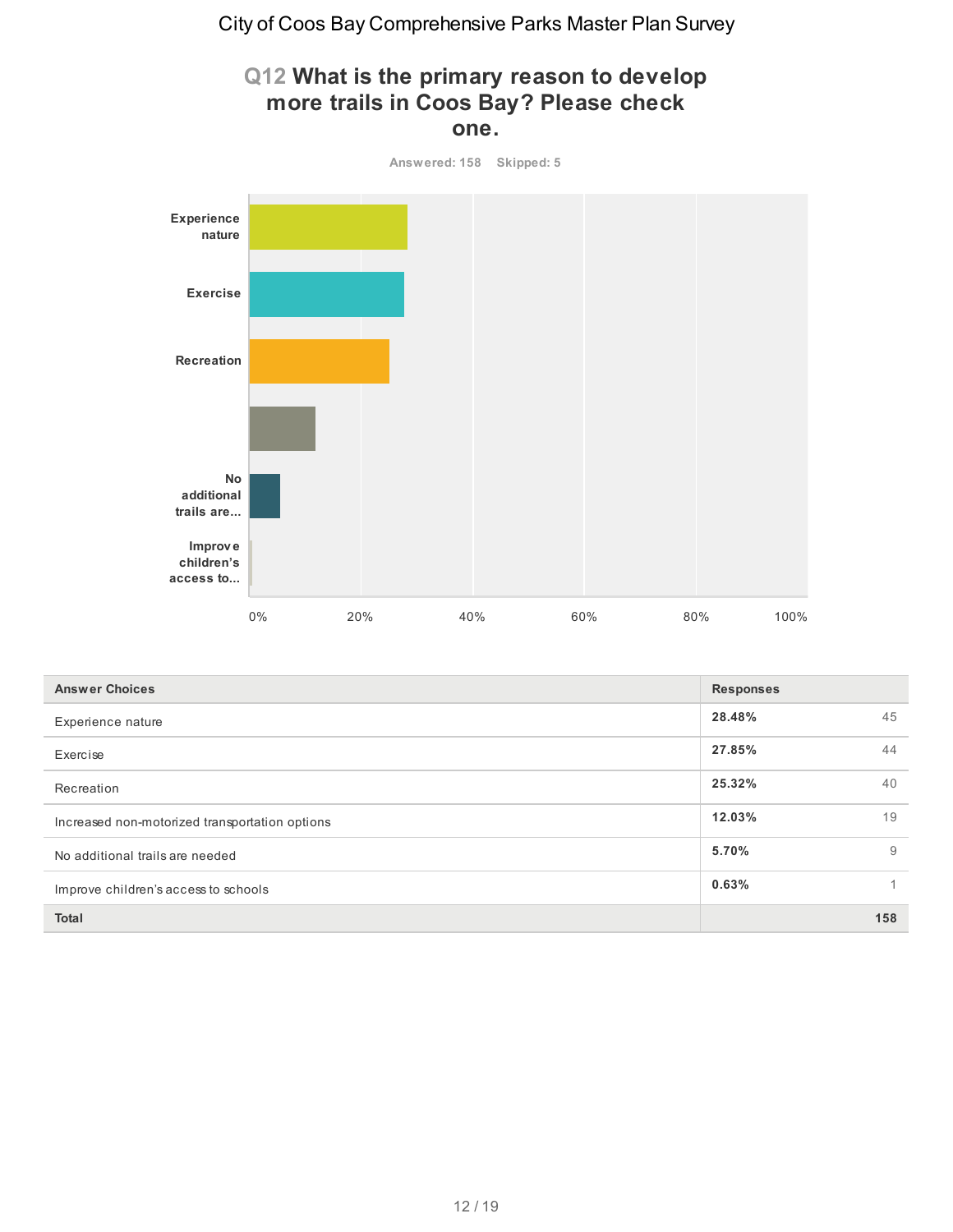

| Q13 Which age group is most underserved |
|-----------------------------------------|
| by current recreation services? Please  |
| check one.                              |

| <b>Answer Choices</b>            | <b>Responses</b>        |  |
|----------------------------------|-------------------------|--|
| Elementary school youth          | 2.78%<br>$\overline{4}$ |  |
| Middle school youth              | 10<br>6.94%             |  |
| All groups are adequately served | 34<br>23.61%            |  |
| Adults                           | 20<br>13.89%            |  |
| High school youth                | 15<br>10.42%            |  |
| Preschoolers                     | 5<br>3.47%              |  |
| Young adults                     | 14<br>9.72%             |  |
| Seniors                          | 42<br>29.17%            |  |
| Total                            | 144                     |  |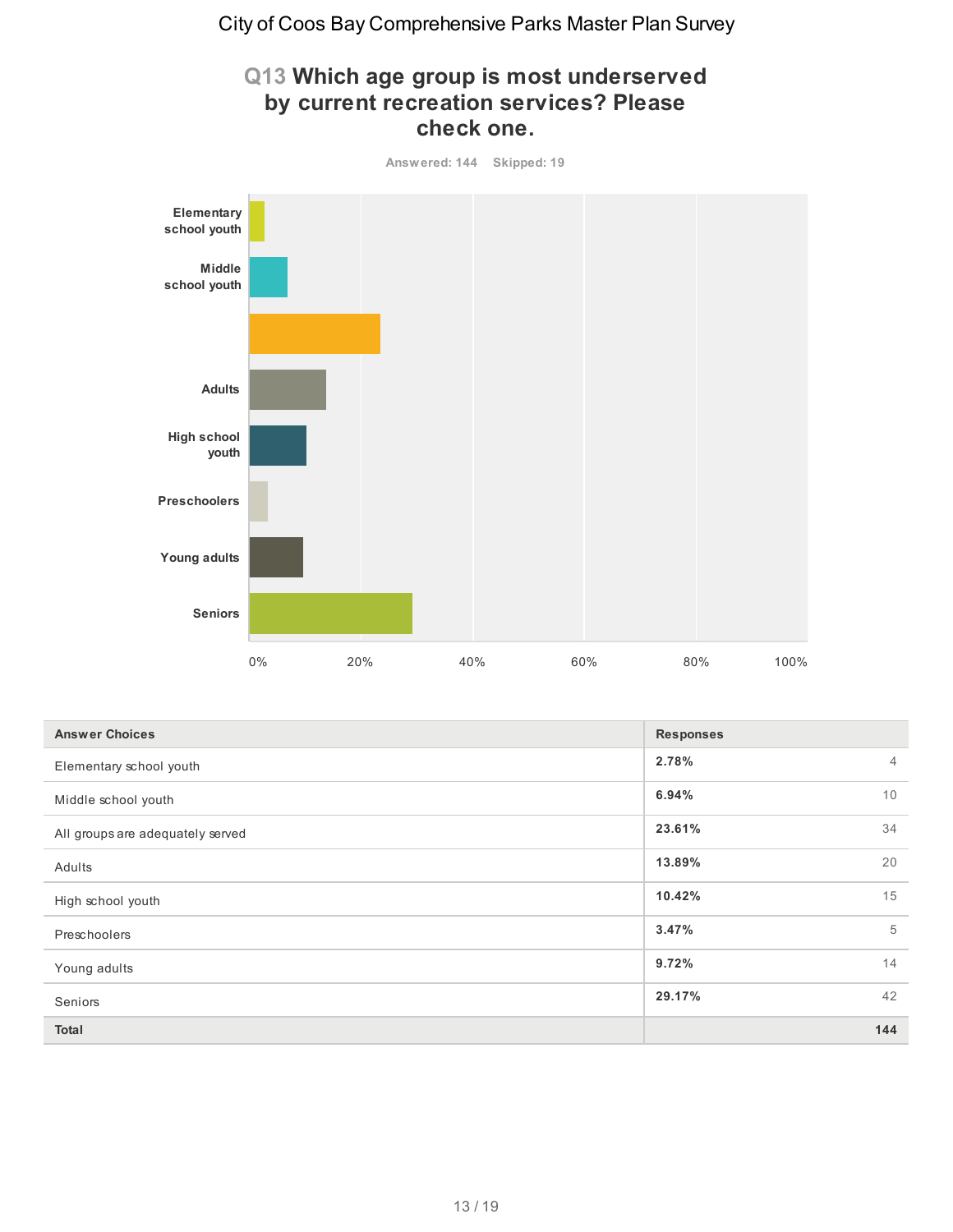

| Q14 What type of recreation facilities are |
|--------------------------------------------|
| currently most needed in Coos Bay?         |
| <b>Please check two.</b>                   |

| <b>Answer Choices</b>                                                                                   | <b>Responses</b> |    |
|---------------------------------------------------------------------------------------------------------|------------------|----|
| Pool / Aquatic center or update current facility                                                        | 16.67%           | 26 |
| Community center                                                                                        | 14.74%           | 23 |
| Playgrounds                                                                                             | 13.46%           | 21 |
| Sports fields                                                                                           | 10.26%           | 16 |
| Gym                                                                                                     | 6.41%            | 10 |
| Tennis courts                                                                                           | 5.77%            | 9  |
| <b>Basketball courts</b>                                                                                | 6.41%            | 10 |
| Multi-modal bike trail connectivity by way of bicycle, pedestrian, walking, access trails, and the like | 59.62%           | 93 |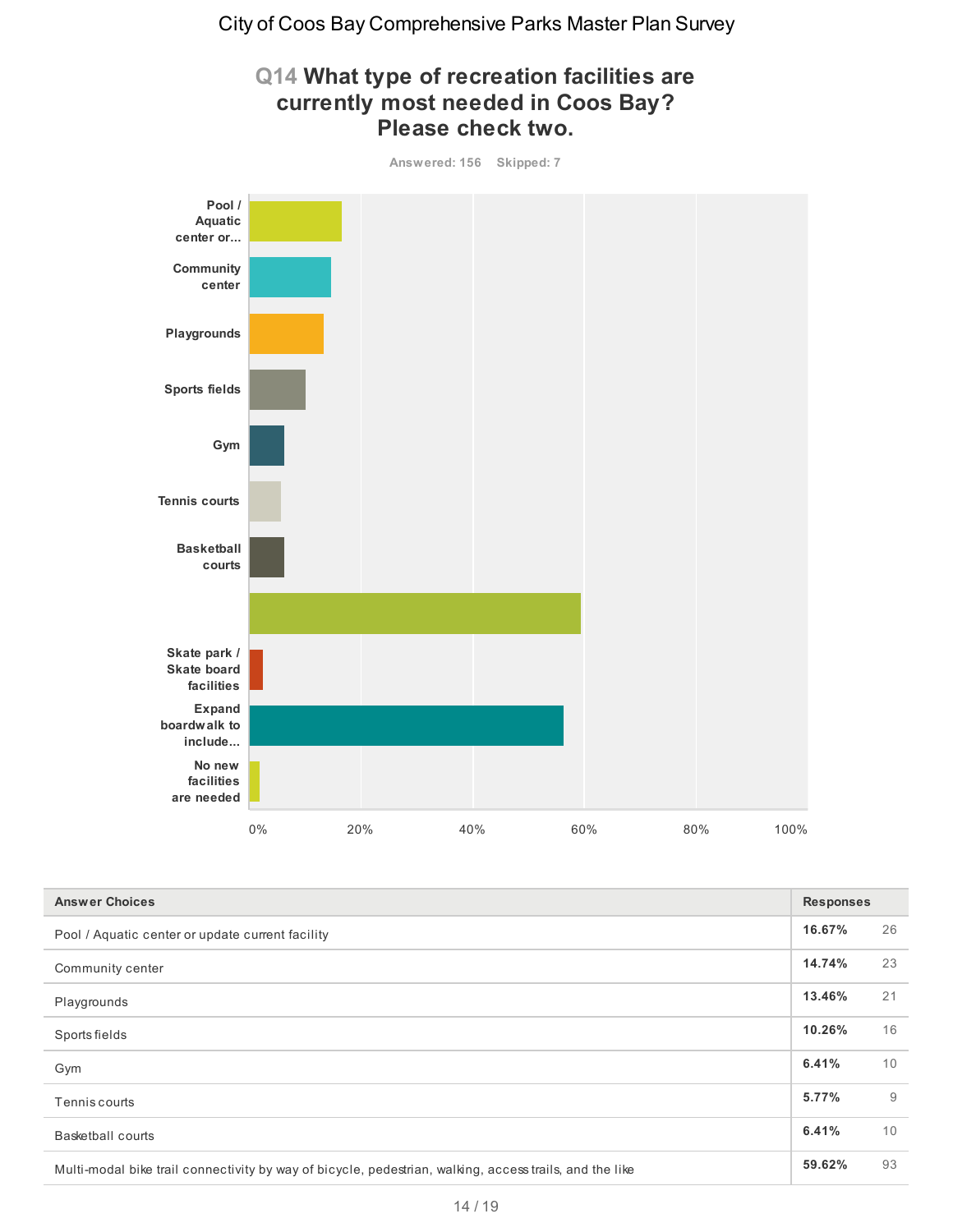| Skate park / Skate board facilities                      | 2.56%  |    |
|----------------------------------------------------------|--------|----|
| Expand boardwalk to include additional docks / restrooms | 56.41% | 88 |
| No new facilities are needed                             | 1.92%  |    |
| <b>Total Respondents: 156</b>                            |        |    |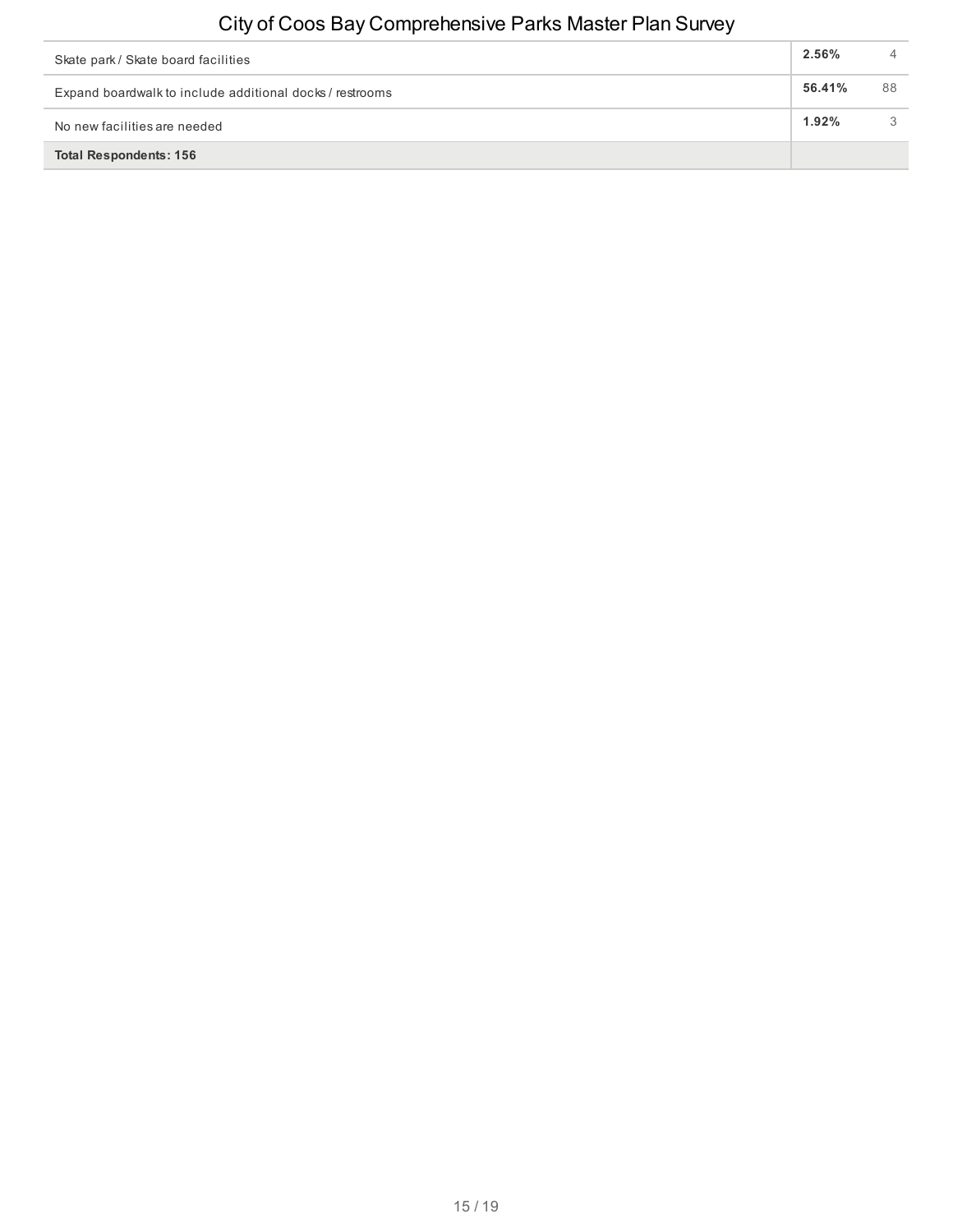

| <b>Answer Choices</b>                                     | <b>Responses</b> |    |
|-----------------------------------------------------------|------------------|----|
| Special events (concerts in the park, festivals)          | 49.66%           | 74 |
| Aquatic programs                                          | 5.37%            | 8  |
| Outdoor / environmental programs                          | 37.58%           | 56 |
| Sports (baseball, basketball, disk golf, etc.)            | 11.41%           | 17 |
| Before and after school programs                          | 27.52%           | 41 |
| General interest classes (music lessons, computers, etc.) | 12.08%           | 18 |
| Fitness classes (aerobics, yoga, etc.)                    | 21.48%           | 32 |
| Drop-in activities                                        | 14.77%           | 22 |
| Arts (drama, painting, etc.)                              | 16.78%           | 25 |
| No recreation programs are needed                         | 4.03%            | 6  |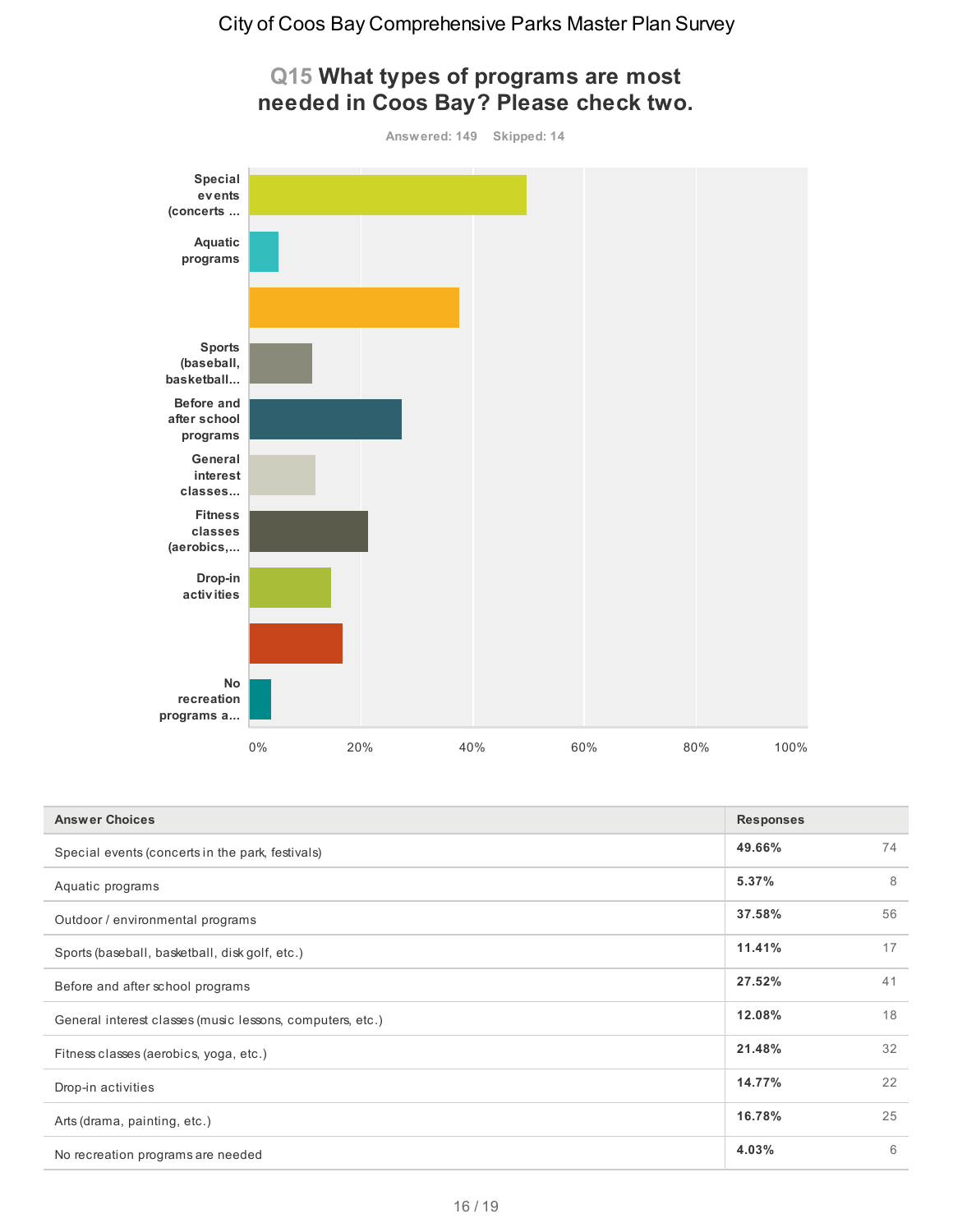**Total Respondents: 149**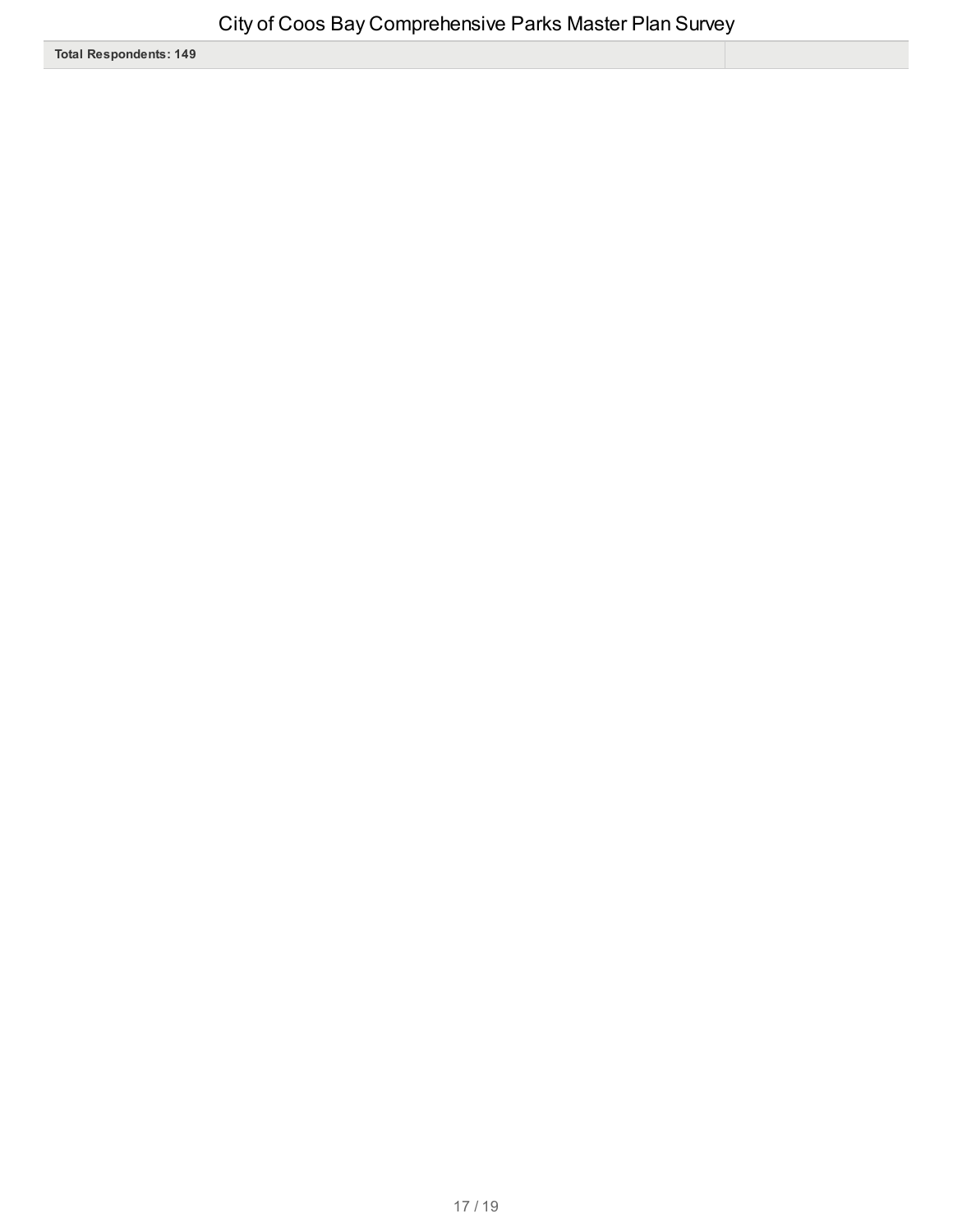#### **Q16 Which other groups are underserved by current recreation services? Please check one.**



| <b>Answer Choices</b>            | <b>Responses</b> |     |
|----------------------------------|------------------|-----|
| Families                         | 27.61%           | 37  |
| All groups are adequately served | 19.40%           | 26  |
| People with disabilities         | 27.61%           | 37  |
| People with low incomes          | 17.91%           | 24  |
| People from diverse cultures     | 7.46%            | 10  |
| <b>Total</b>                     |                  | 134 |